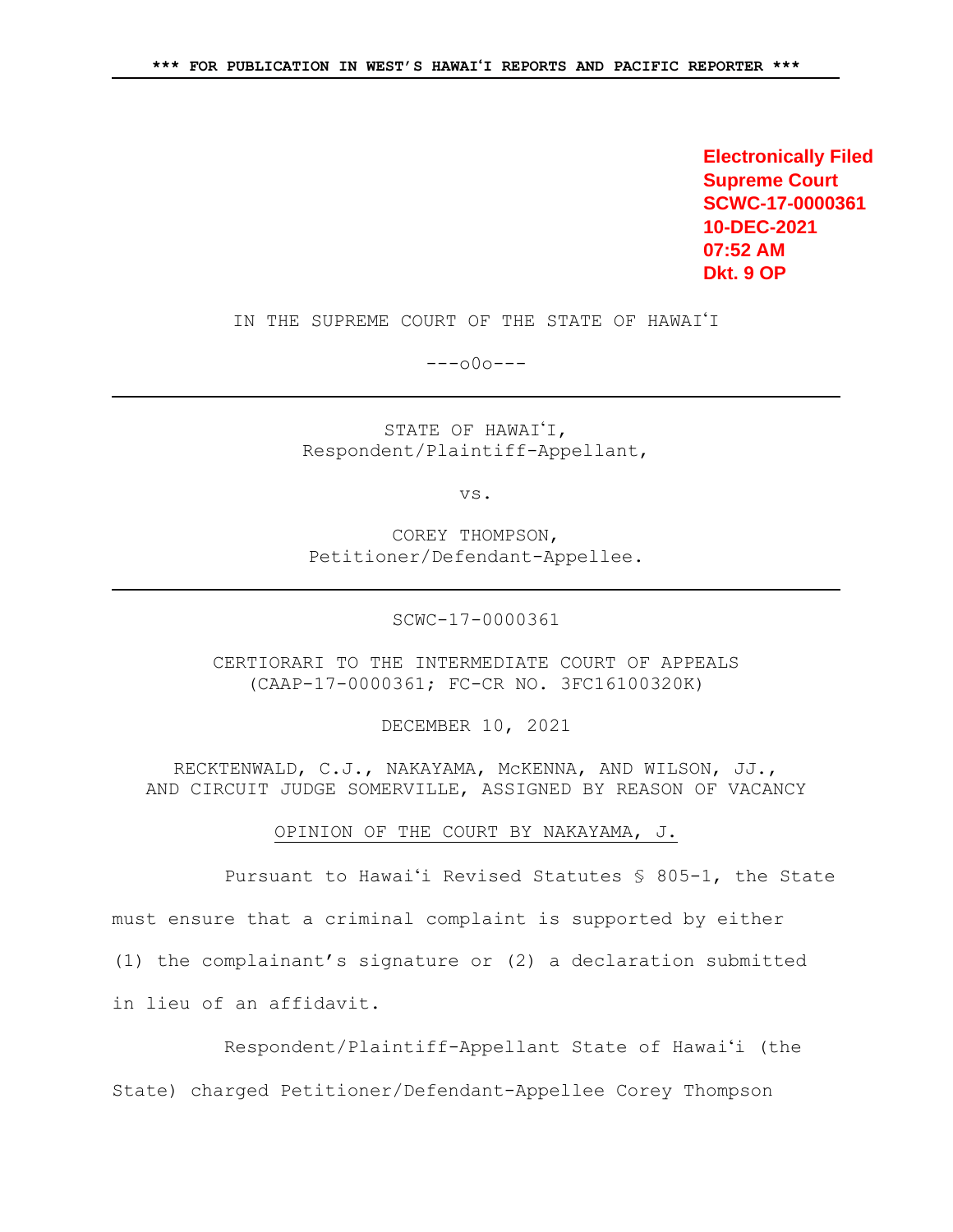(Thompson) by complaint with the offense of abuse of a household or family member. Critically, the complaint was neither signed by a complainant nor supported by a declaration. The State consequently did not comply with its statutory obligation to perfect the complaint. In turn, the family court erred in issuing a penal summons. We therefore reverse the Intermediate Court of Appeals' (ICA) June 15, 2020 Judgment on Appeal.

#### **I. BACKGROUND**

## **A. Family Court Proceedings.<sup>1</sup>**

On November 23, 2016, the State charged Thompson with abuse of family or household member, in violation of Hawaiʻi Revised Statutes (HRS) § 709-906(1),<sup>2</sup> via complaint. The complaint consisted of a single page signed by a deputy prosecuting attorney. The complaint did not bear any other signatures, and the State did not attach a declaration or an affidavit to the complaint.

Based on the complaint, the clerk of the Family Court of the Third Circuit (family court) issued a penal summons compelling Thompson to appear in the Kona district court on January 11, 2017.

<sup>&</sup>lt;sup>1</sup> The Honorable Ronald Ibarra presided.

HRS § 709-906(1) (Supp. 2016) provides in relevant part: "It shall be unlawful for any person, singly or in concert, to physically abuse a family or household member[.]"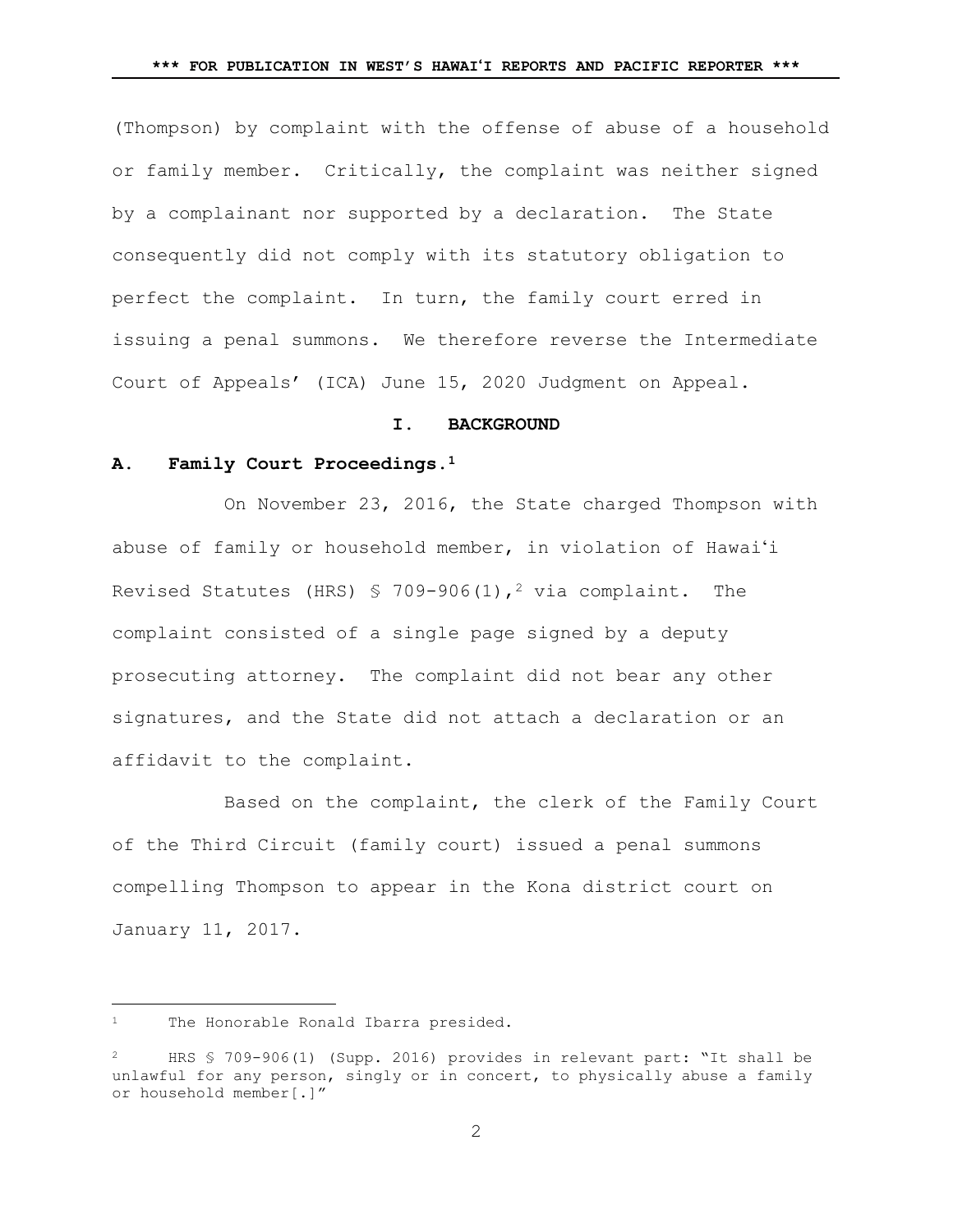On January 11, 2017, Thompson appeared in family court in response to the penal summons. On March 2, 2017, Thompson filed a "Motion to Dismiss for Penal Summons Issued Absent Probable Cause Affidavit, Complaint Lacking Supporting Affidavit, and Improper Arraignment" (motion to dismiss). Thompson asserted that the family court should dismiss the case for three reasons. First, the complaint was deficient because it was "not by declaration, and it does not contain the required sworn affidavit," as required by HRS  $$805-1.^3$  Second, because the complaint was deficient, the family court lacked probable

#### HRS § 805-1 (2014) provides:

÷.

Complaint; form of warrant. When a complaint is made to any prosecuting officer of the commission of any offense, the prosecuting officer shall examine the complainant, shall reduce the substance of the complaint to writing, and shall cause the complaint to be subscribed by the complainant under oath, which the prosecuting officer is hereby authorized to administer, or the complaint shall be made by declaration in accordance with the rules of court. If the original complaint results from the issuance of a traffic summons or a citation in lieu of an arrest pursuant to section 803-6, by a police officer, the oath may be administered by any police officer whose name has been submitted to the prosecuting officer and who has been designated by the chief of police to administer the oath, or the complaint may be submitted by declaration in accordance with the rules of court. Upon presentation of the written complaint to the judge in whose circuit the offense allegedly has been committed, the judge shall issue a warrant, reciting the complaint and requiring the sheriff, or other officer to whom it is directed, except as provided in section 805-3, to arrest the accused and to bring the accused before the judge to be dealt with according to law; and in the same warrant the judge may require the officer to summon such witnesses as are named in the warrant to appear and give evidence at the trial. The warrant may be in the form established by the usage and practice of the issuing court.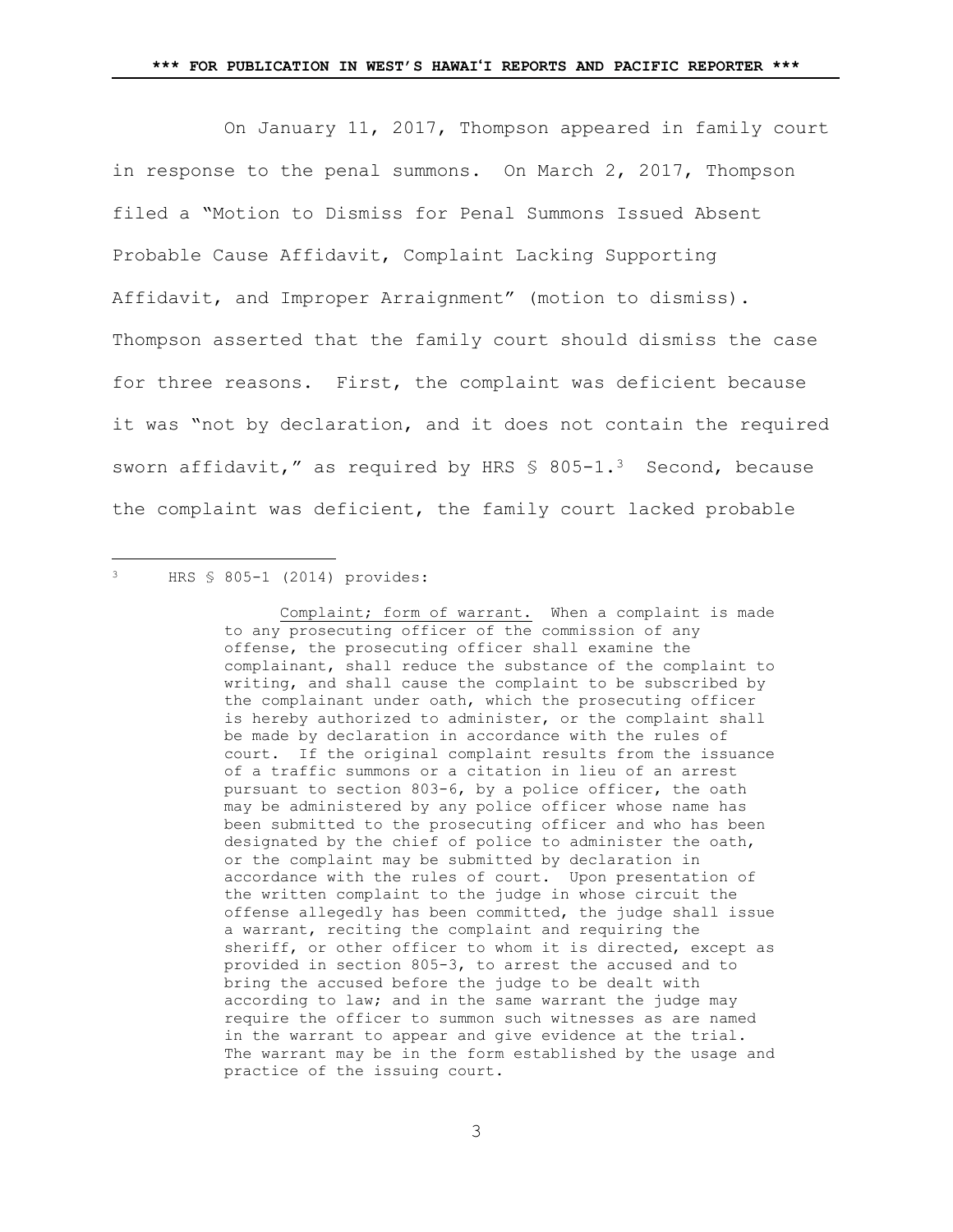cause to issue the penal summons under HRS § 805-3.4 Third, in the absence of a supporting affidavit or declaration, the State could not arraign Thompson in compliance with Hawaiʻi Rules of Penal Procedure (HRPP) Rule  $5(b)(1)$ ,<sup>5</sup> which requires the State to

#### HRS § 805-3 (2014) provides:

L,

Summons in what cases. Where, from the complaint, it appears to the district judge that the offense charged therein is not of a serious nature, or not one for which a severe penalty should be imposed, and where the person complained against is so situated as to raise no presumption of the person's attempting to elude justice in the premises, the district judge may, in the district judge's discretion (unless the complainant in writing requests the immediate arrest of the alleged offender), issue the district judge's summons, wherein shall be recited the substance of the complaint, commanding the alleged offender to appear before the district judge upon a time to be therein stated, not less than twenty-four hours from the time of service of summons, and then and there to answer the charge. The summons shall contain a warning to the person summoned that failure to obey the same will render the person liable to attachment for contempt.

<sup>5</sup> HRPP Rule 5(b)(1) (2014) provides in relevant part:

(1) Arraignment. In the district court, if the offense charged against the defendant is other than a felony, the complaint shall be filed and proceedings shall be had in accordance with this section (b). A copy of the complaint, including any affidavits in support thereof, and a copy of the appropriate order, if any, shall be furnished to the defendant.  $\dots$  . . When the offense is charged by complaint, arraignment shall be in open court, or by video conference when permitted by Rule 43. The arraignment shall consist of the reading of the complaint to the defendant and calling upon the defendant to plead thereto. . . . . The defendant may waive the reading of the complaint or the recitation of the essential facts constituting the offense charged at arraignment . . . . In addition to the requirements of Rule 10(e), the court shall, in appropriate cases, inform the defendant of the right to jury trial in the circuit court and the defendant may elect to be tried without a jury in the district court.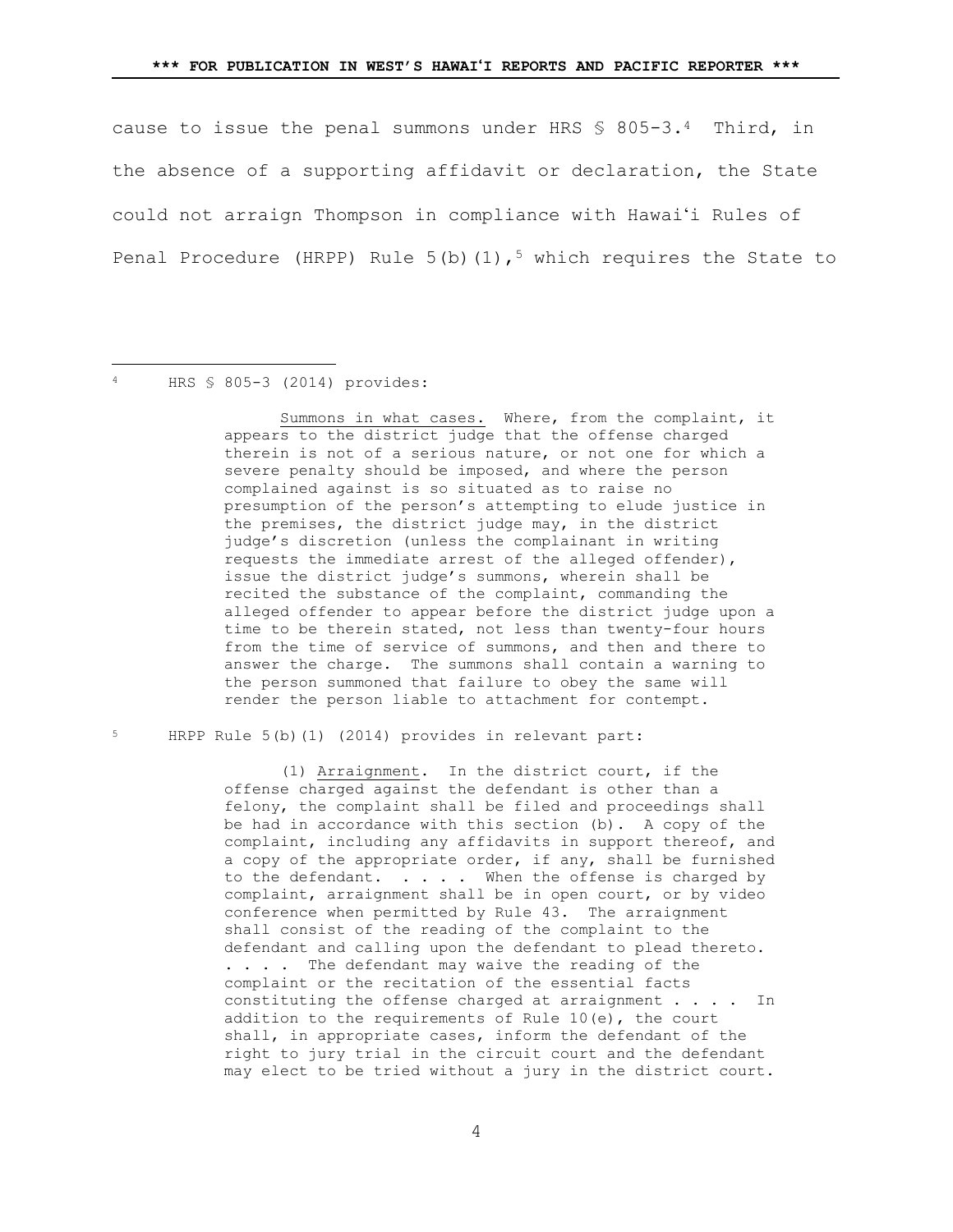give Thompson "[a] copy of the complaint, including any affidavits in support thereof[.]" (Emphasis omitted.)

Following briefing from the State and a hearing, the family court issued its Findings of Fact/Conclusions of Law Granting Defendant's Motion to Dismiss for Penal Summons Issued Absent Probable Cause Affidavit, Complaint Lacking Supporting Affidavit, and Improper Arraignment (dismissal order). As relevant here, the family court determined that

> As the complaint in this case is fatally defective due to a lack of supporting affidavit as required by HRS §805-1, the penal summons was issued upon a faulty complaint, and the arraignment was improper for failure to provide Defendant with the supporting affidavit, this case must be dismissed without prejudice.

## **B. ICA Proceedings.**

÷.

The State appealed the dismissal order to the ICA. The State claimed that the phrase "declaration in accordance with the rules of court" was ambiguous insofar as "[t]here is no definition of or allusion to a specific rule of court." In the absence of any identified rule, the State asserted that the only relevant rule of court was HRPP Rule 7.6 The State thereby

. . . .

(d) Nature and Contents. The charge shall be a plain, concise and definite statement of the essential

HRPP Rule 7 (2012) provides in relevant part:

<sup>(</sup>a) Use of Indictment, Information, or Complaint. The charge against a defendant is an indictment, a superseding indictment, an information, or a complaint filed in court . . . .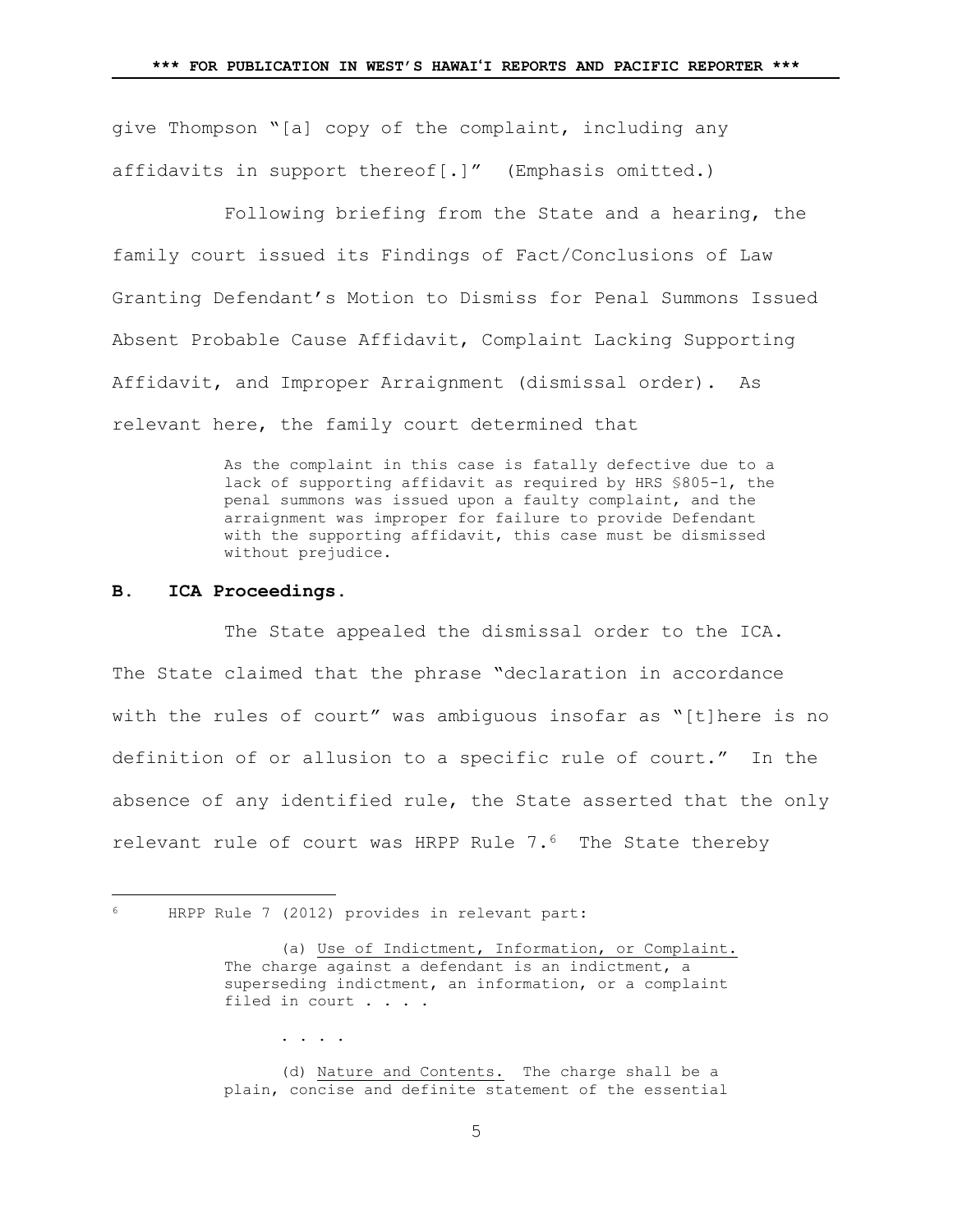argued that the complaint was not defective because it complied with the requirements identified in HRPP Rule 7(d).

The State added that the district court did not err in issuing the penal summons because HRPP Rule 9(a)(1) does not discuss probable cause in the context of issuing a summons, while HRPP Rule 9(a)(2) explicitly requires probable cause for a warrant to issue.<sup>7</sup>

Lastly, the State asserted that the text of HRPP Rule 5(b)(1) does not require that all complaints be accompanied by

> facts constituting the offense charged. . . . . A complaint shall be signed by the prosecutor. . . . .

### HRPP Rule 9 (2017) provides in relevant part:

÷.

Obtaining the Appearance of Defendant

(a) Methods.

(1) Summons. Upon request of the prosecutor, the clerk shall issue a summons for a defendant named:

> (i) in the complaint; (ii) in the indictment; or (iii) in the information.

When a defendant is a corporation or any legal entity other than a natural person, a summons instead of a warrant shall issue to an authorized representative of the entity.

(2) Warrant. The court may order issuance of a warrant instead of a summons upon request of the prosecutor; provided however, that no warrant shall issue:

> (i) Upon a complaint unless it appears from the sworn complaint, or from affidavit(s) or declaration(s) filed with the complaint, that there is probable cause to believe that an offense has been committed and that the defendant has committed it[.]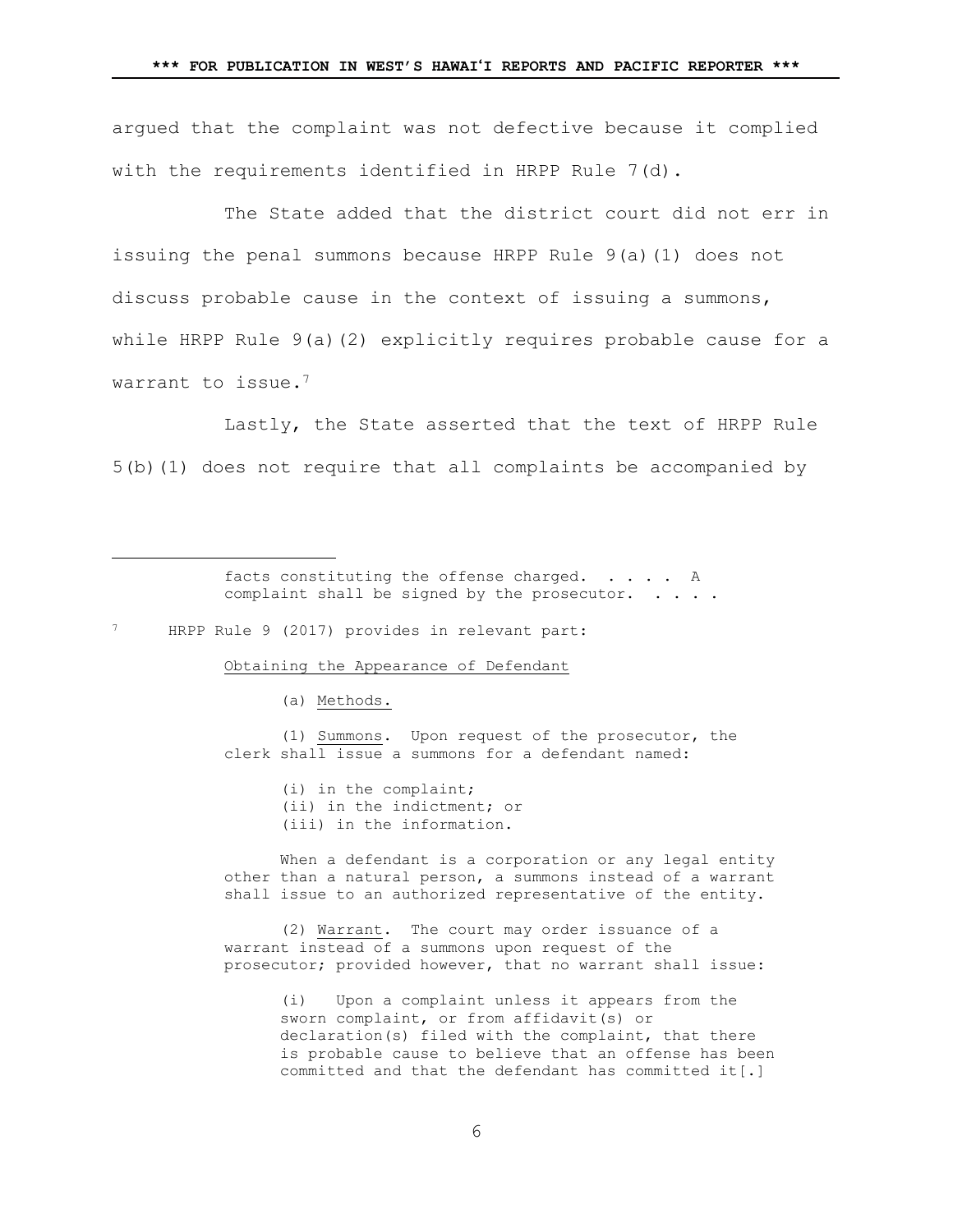an affidavit, and therefore any failure to provide an affidavit did not render the arraignment improper.

In a published opinion, the ICA held that Thompson and the family court were correct that "Section 805-1 required the Complaint to be signed by the complainant under oath or made by declaration in lieu of an affidavit consistent with HRPP Rule 47(d)."<sup>8</sup> The ICA therefore determined that the complaint against Thompson did not comply with HRS \$ 805-1.

Nevertheless, the ICA decided that a non-compliant complaint could still be used to initiate and maintain a prosecution by penal summons. The ICA reasoned that the crucial element for initiating and maintaining a prosecution is the prosecutor's signature – and not a complainant's signature – for two reasons. First, the ICA noted that HRPP Rule 7 was amended in 2008 to remove the option that a complaint "shall be sworn or

<sup>8</sup> HRPP Rule 47(d) (2000) provides:

÷.

(d) Declaration in Lieu of Affidavit. In lieu of an affidavit, an unsworn declaration may be made by a person, in writing, subscribed as true under penalty of law, and dated, in substantially the following form:

"I, \_\_\_\_\_\_\_\_, declare under penalty of law that the foregoing is true and correct to the best of my knowledge and belief.

Dated:

(Signature)"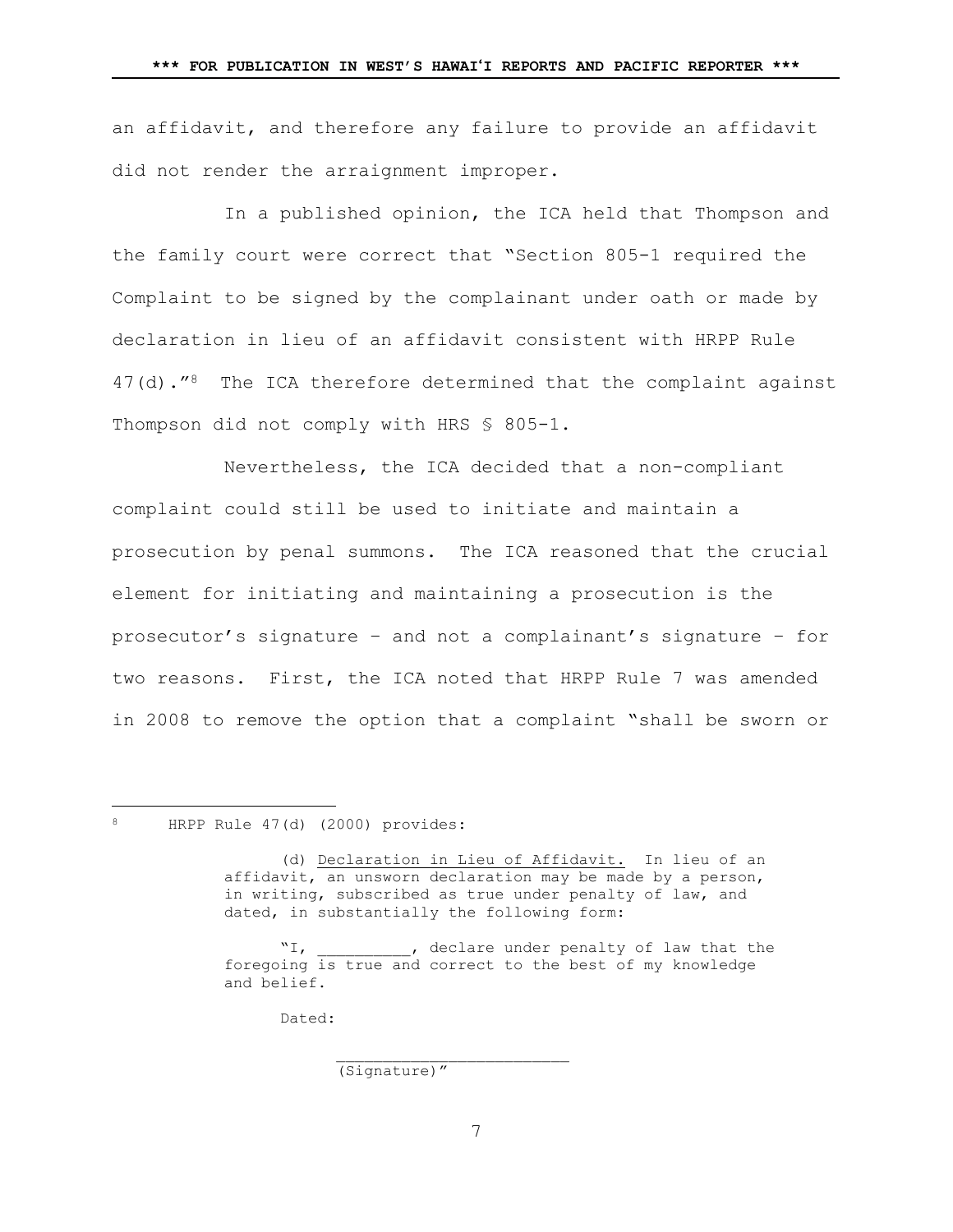affirmed in writing before the prosecutor by the complaining witness and be signed by the prosecutor."<sup>9</sup> Second, the ICA read this court's decisions in Territory v. Williams, 41 Haw. 348 (Haw. Terr. 1956), and State v. Knoeppel, 71 Haw. 168, 785 P.2d 1321 (1990), as supporting the proposition that a complaint only needs to be signed by a prosecutor to initiate and maintain a criminal prosecution. The ICA therefore concluded that the family court erred in dismissing the complaint even though it did not comply with HRS § 805-1.

Additionally, the ICA agreed with the State that a district court may issue a penal summons on a non-compliant complaint because HRPP Rule 9(a) "distinguishes between a penal summons and an arrest warrant, requiring a probable cause showing for issuance of a warrant, but not for issuance of a penal summons." Thus, the ICA concluded that the district court did not err in issuing the penal summons.

The ICA also agreed that Thompson was properly arraigned because HRPP Rule 5(b)(1) only obligates the State to provide defendants with affidavits when such affidavits exist. Relying on the premise that the State did not need an affidavit to initiate the prosecution against Thompson, the ICA reasoned

HRPP Rule 7(d) (2000) provided in relevant part that "[a] complaint shall be signed by the prosecutor, or it shall be sworn to or affirmed in writing before the prosecutor by the complaining witness and be signed by the prosecutor[.]"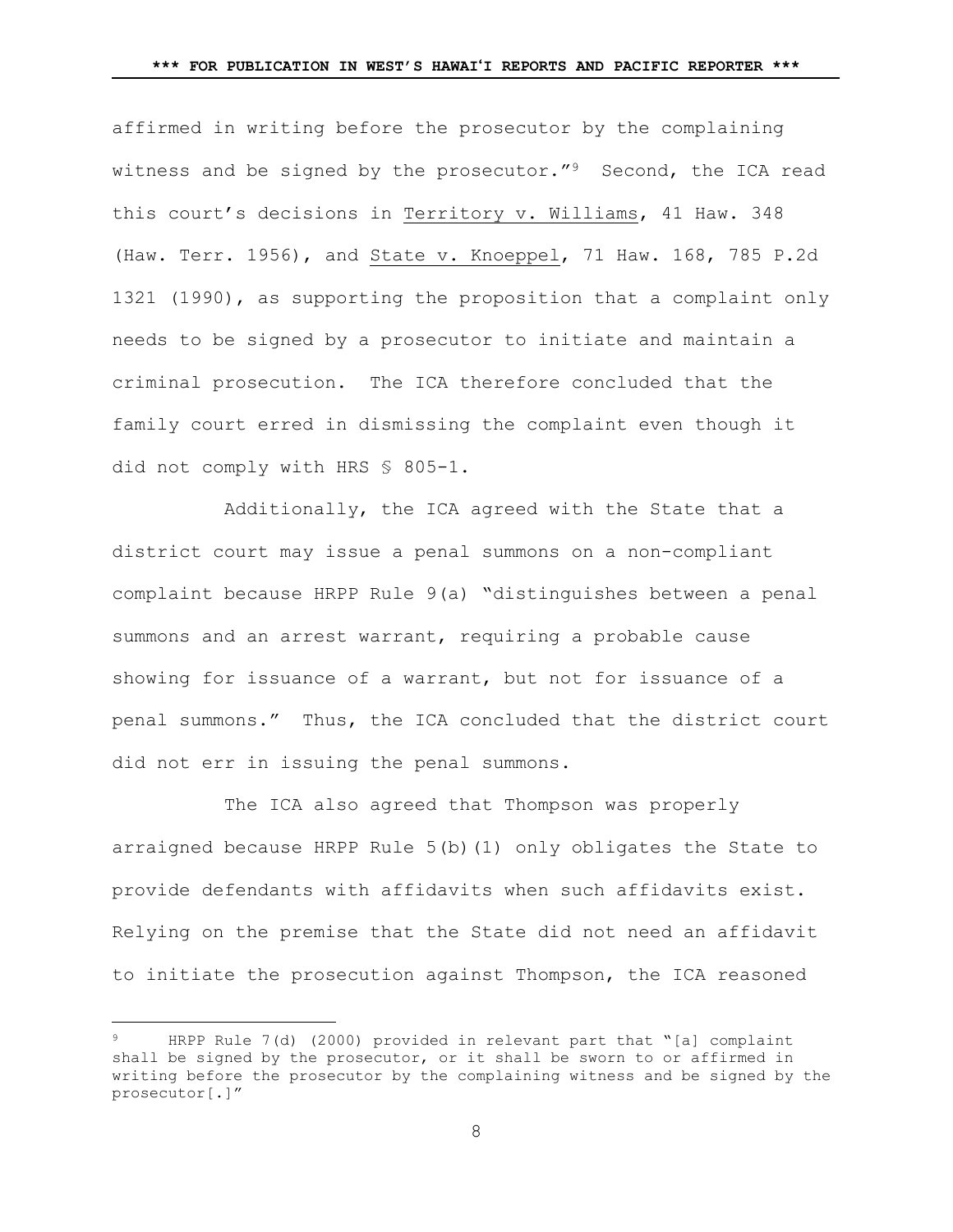that there was no need for the State to provide Thompson with a document that the State did not need to produce.

#### **II. STANDARDS OF REVIEW**

## **A. Statutory Interpretation**

The interpretation of a statute is a question of law which this court reviews de novo. State v. Ruggiero, 114 Hawai'i 227, 231, 160 P.3d 703, 707 (2007).

### **B. Interpretation of Court Rules**

"When interpreting rules promulgated by the court, principles of statutory construction apply." State v. Baron, 80 Hawaiʻi 107, 113, 905 P.2d 613, 619 (1995) (quoting State v. Lau, 78 Hawaiʻi 54, 58, 890 P.2d 291, 295 (1995)).

## **C. Motion to Dismiss Charge**

"A [trial] court's ruling on a motion to dismiss [a charge] is reviewed for an abuse of discretion." State  $v$ . Akau, 118 Hawaiʻi 44, 51, 185 P.3d 229, 236 (2008) (citation omitted).

The trial court abuses its discretion when it clearly exceeds the bounds of reason or disregards rules or principles of law or practice to the substantial detriment of a party litigant. The burden of establishing abuse of discretion is on appellant, and a strong showing is required to establish it.

State v. Wong, 97 Hawaiʻi 512, 517, 40 P.3d 914, 919 (2002) (citation omitted).

State v. Hinton, 120 Hawaiʻi 265, 273, 204 P.3d 484, 492 (2009).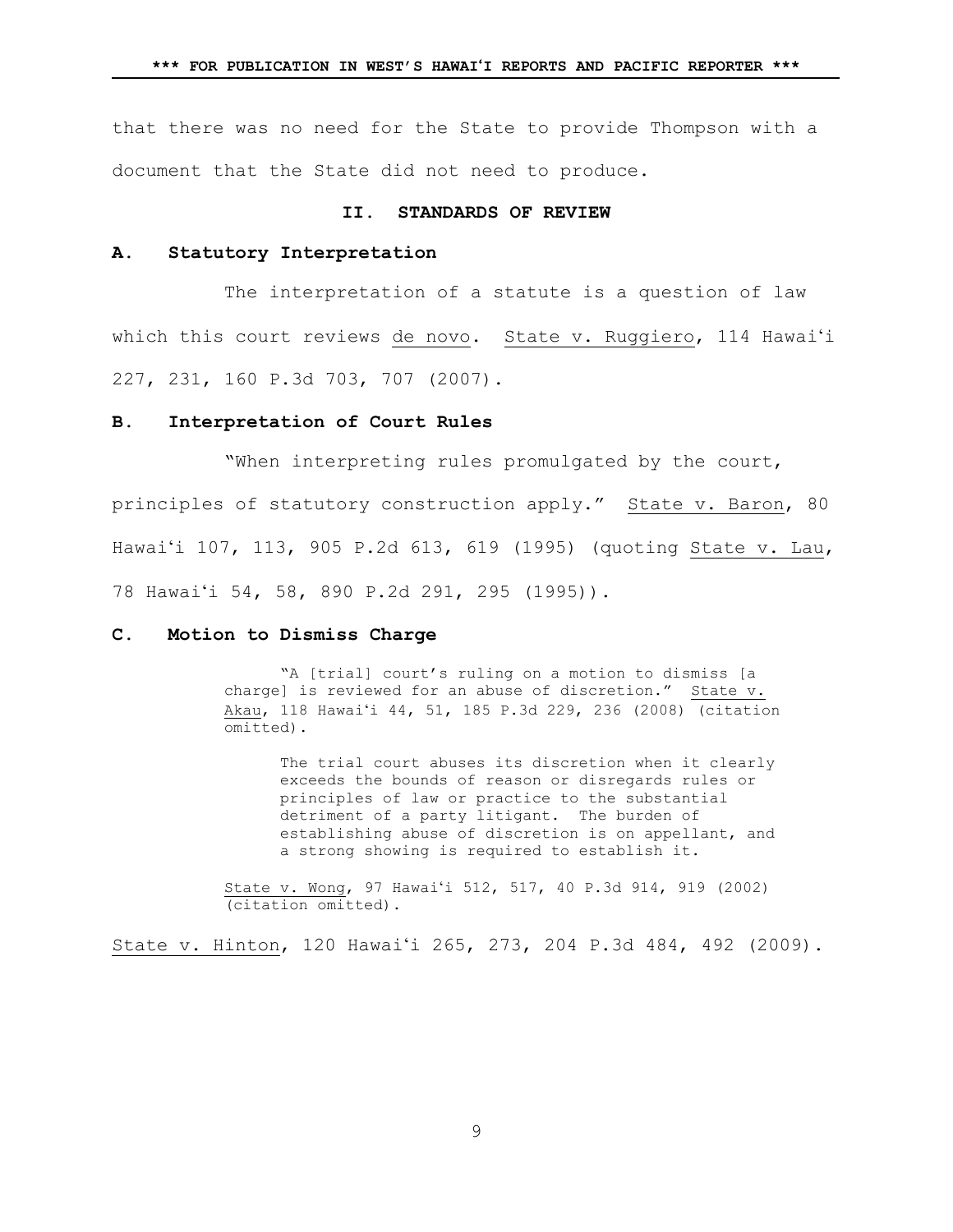## **III. DISCUSSION**

- <span id="page-9-0"></span>**A. The State may not request a penal summons using a complaint that does not comply with HRS § 805-1.**
	- **1. The State must comply with the requirements of HRS § 805-1 when filing a complaint for a penal summons.**

On application for writ of certiorari, Thompson

asserts that the ICA erred in holding that a complaint used to seek a penal summons need not satisfy the requirements of HRS § 805-1. Thompson is correct.

It is well-established that "when [a statute's] language is plain and unmistakable[,] the court is bound by the plain, clear and unambiguous language of the statute." State v. Sylva, 61 Haw. 385, 387-88, 605 P.2d 496, 498 (1980).

Hawaiʻi law provides for only a single type of criminal complaint regardless of whether the complaint is used to initiate proceedings through an arrest warrant or a penal summons. Pursuant to HRS § 805-1,

> When a complaint is made to any prosecuting officer of the commission of any offense, the prosecuting officer shall examine the complainant, shall reduce the substance of the complaint to writing, and shall cause the complaint to be subscribed by the complainant under oath, which the prosecuting officer is hereby authorized to administer, or the complaint shall be made by declaration in accordance with the rules of court.

These statutory obligations apply regardless of whether the State uses the complaint to seek a penal summons or an arrest warrant. Notably, HRS § 805-1 goes on to provide that

> Upon presentation of the written complaint to the judge in whose circuit the offense allegedly has been committed, the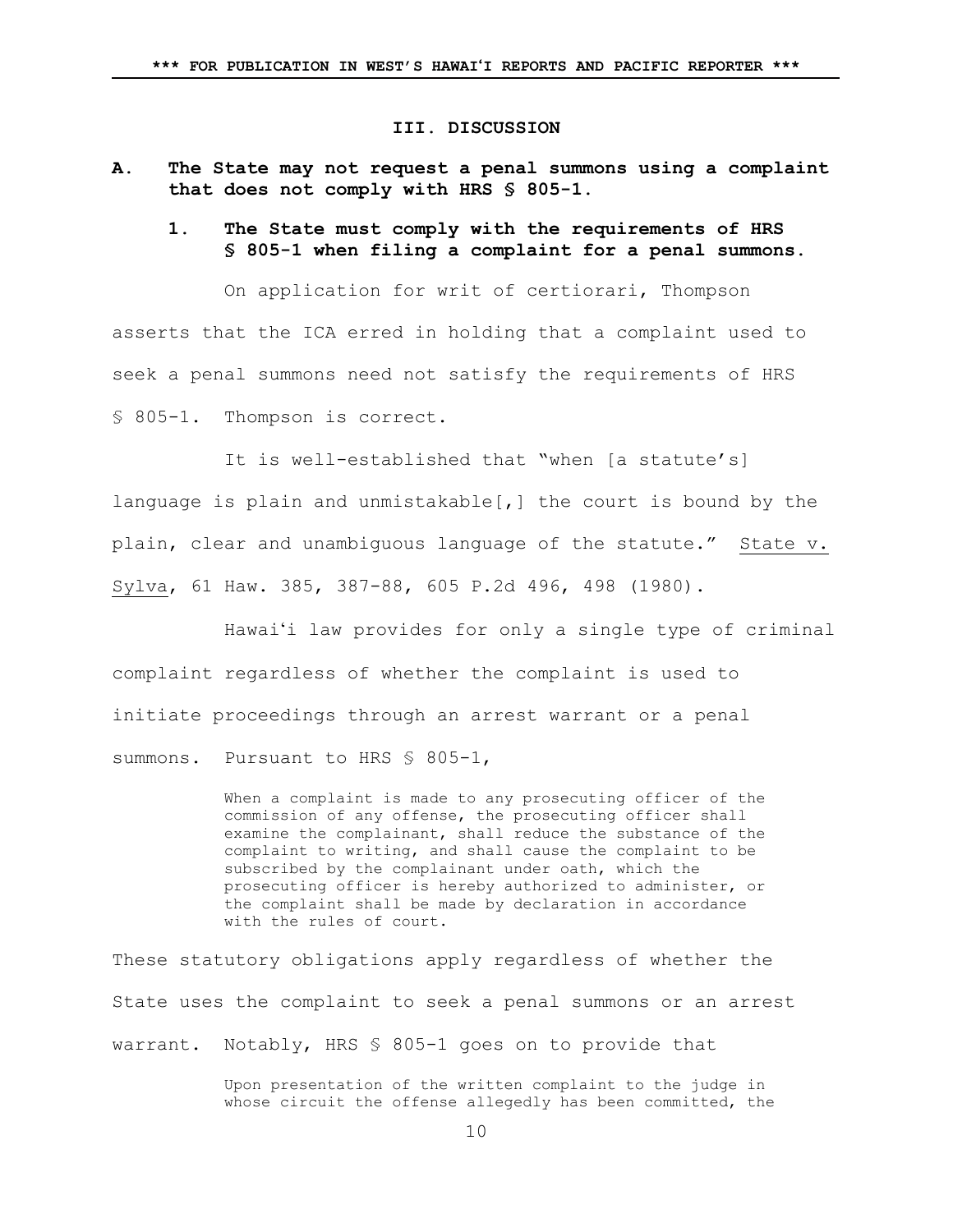judge shall issue a warrant, reciting the complaint and requiring the sheriff, or other officer to whom it is directed, except as provided in section 805-3, to arrest the accused and to bring the accused before the judge to be dealt with according to law[.]

(Emphasis added.) In turn, HRS § 805-3 explains that

Where, from the complaint, it appears to the district judge that the offense charged therein is not of a serious nature, or not one for which a severe penalty should be imposed, and where the person complained against is so situated as to raise no presumption of the person's attempting to elude justice in the premises, the district judge may, in the district judge's discretion (unless the complainant in writing requests the immediate arrest of the alleged offender), issue the district judge's summons[.]

(Emphasis added.) In other words, once the State provides the district court with a complaint that complies with HRS § 805-1, only then may the district court choose to issue a penal summons if certain requirements are met. See id. §§ 805-1, 805-3.

The requirements of HRS § 805-1 therefore apply to all criminal complaints, regardless of whether the State uses the complaint to seek a penal summons or an arrest warrant.

# **2. Pursuant to HRS § 805-1, a complaint must either be signed by a complainant or supported by a declaration in lieu of an affidavit.**

Although HRS § 805-1 unambiguously obligates the State to either have a complaint subscribed under oath by a complainant or make the complaint by declaration in accordance with the rules of court, the phrase "made by declaration in accordance with the rules of court" is ambiguous. In particular, the statute does not identify the "rules of court" to which the declaration must conform. See HRS § 805-1.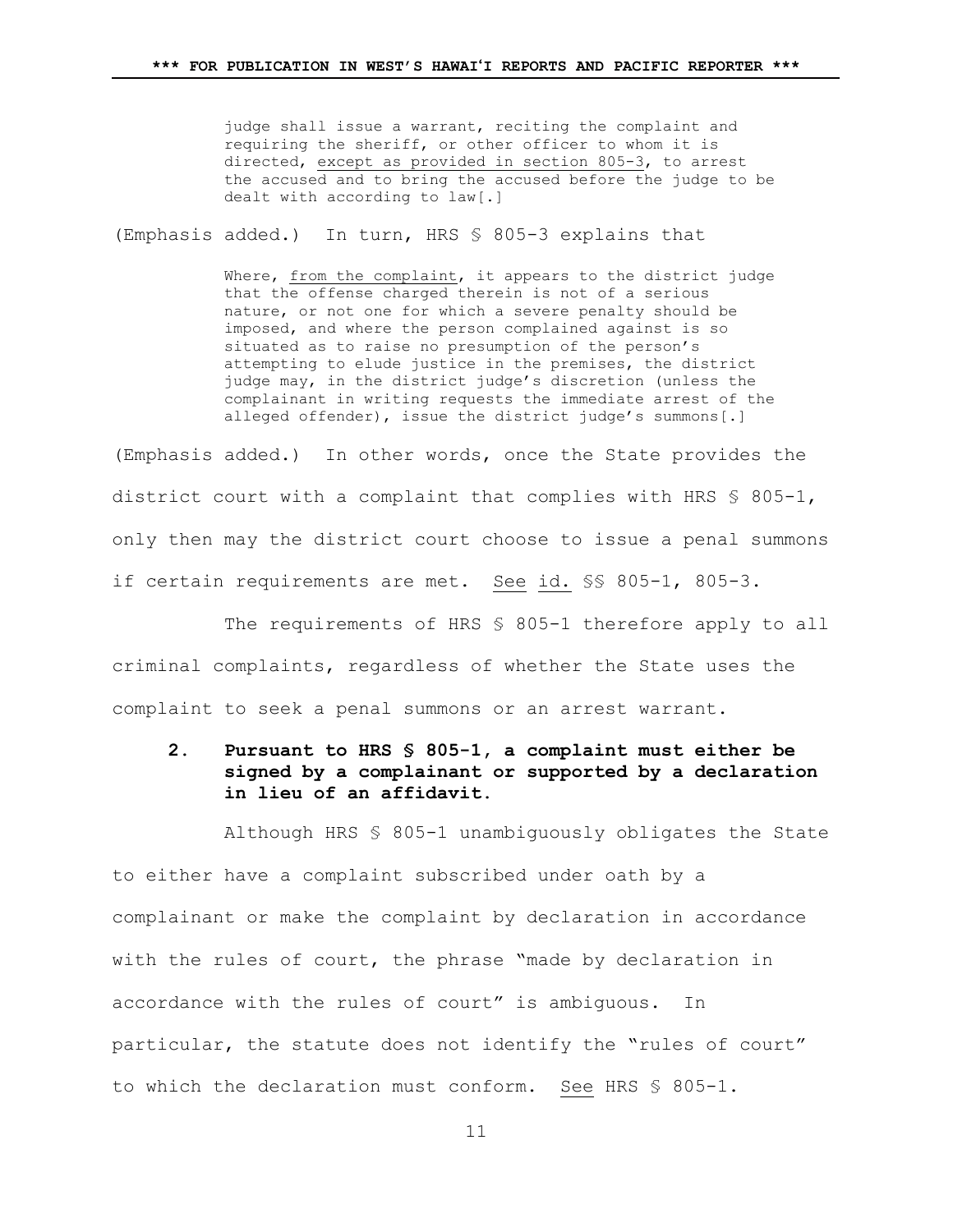"When there is doubt, doubleness of meaning, or indistinctiveness or uncertainty of an expression used in a statute, an ambiguity exists." Gray v. Admin. Dir. of the Court, 84 Hawaiʻi 138, 148, 931 P.2d 580, 590 (1997).

> Where the words of a law are ambiguous (1) The meaning of the ambiguous words may be sought by examining the context with which the ambiguous words, phrases, and sentences may be compared, in order to ascertain their true meaning. (2) The reason and spirit of the law, and the cause which induced the legislature to enact it, may be considered to discover its true meaning. (3) Every construction which leads to an absurdity shall be rejected.

HRS § 1-15 (2009). "Moreover, the courts may resort to extrinsic aids in determining the legislative intent. One avenue is the use of legislative history as an interpretive tool." Gray, 84 Hawaiʻi at 148, 931 P.2d at 590 (quoting State v. Toyomura, 80 Hawaiʻi 8, 18-19, 904 P.2d 893, 903-04 (1995)).

The legislative history of HRS § 805-1 establishes that the legislature intended for complaints "made by declaration in accordance with the rules of court" to be complaints made or accompanied by declarations in lieu of affidavits. When the legislature amended HRS § 805-1 to provide prosecutors with the option to make complaints by declaration, the Senate Committee on Judiciary and Labor explained that "allowing the use of declarations in lieu of affidavits for arrest citations and traffic crime complaints is consistent with current rules of court, and would not harm the offender's right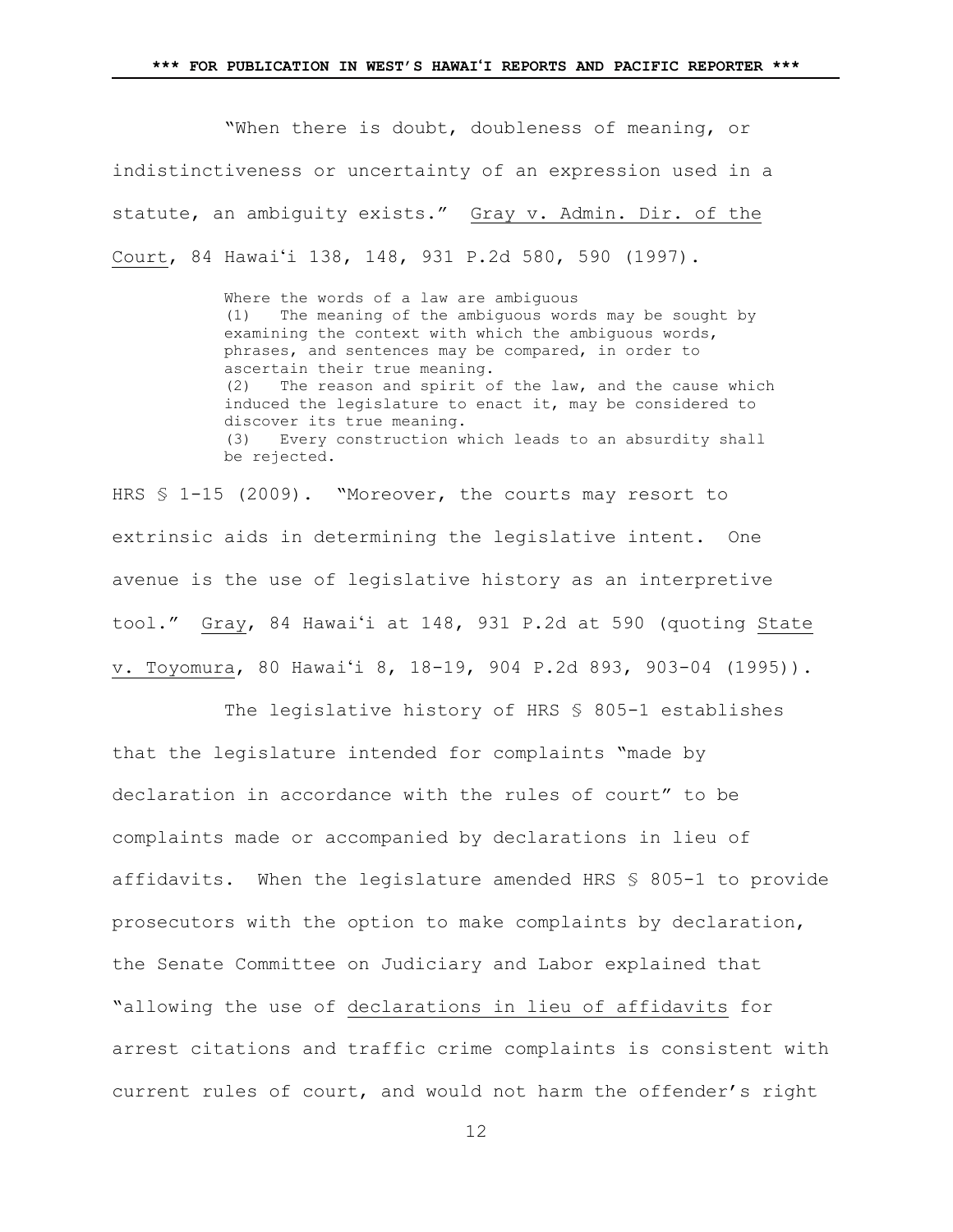to challenge the veracity of the officer." S. Stand. Comm. Rep. No. 1194, in 2007 Senate Journal, at 1557-58 (emphasis added). Similarly, the judiciary submitted testimony that the amendment "would also authorize an alternative form for verification of arrest citations and traffic crime complaints by allowing the issuing or complaining officer to verify the citation or complaint by declaration. Declarations in lieu of affidavits are authorized by court rules." Judiciary, Testimony to the Senate Committee on Judiciary and Labor on H.B. 1204, 24th Leg., Reg. Sess. (Mar. 9, 2007) (Hon. Russel Nagata, District Court, First Circuit) (emphasis added); see also Judiciary, Testimony to the Senate Committee on Judiciary and Labor on S.B. 1520, 24th Leg., Reg. Sess. (Feb. 26, 2007) (Hon. Corinne Watanabe, ICA). Thus, this elaboration that declarations in lieu of affidavits were allowed by court rules demonstrates that the legislature intended to allow for complaints made or accompanied by "declarations in lieu of affidavits."

Here, HRPP Rule 47(d) is the applicable rule of court pertaining to declarations in lieu of affidavits. Pursuant to Hawaiʻi Family Court Rules (HFCR) Rule 81(c) (2015), "[c]ases for adults charged with the commission of a crime coming within the jurisdiction of the family courts shall be governed by the Hawaiʻi Rules of Penal Procedure." In turn, the only HRPP Rule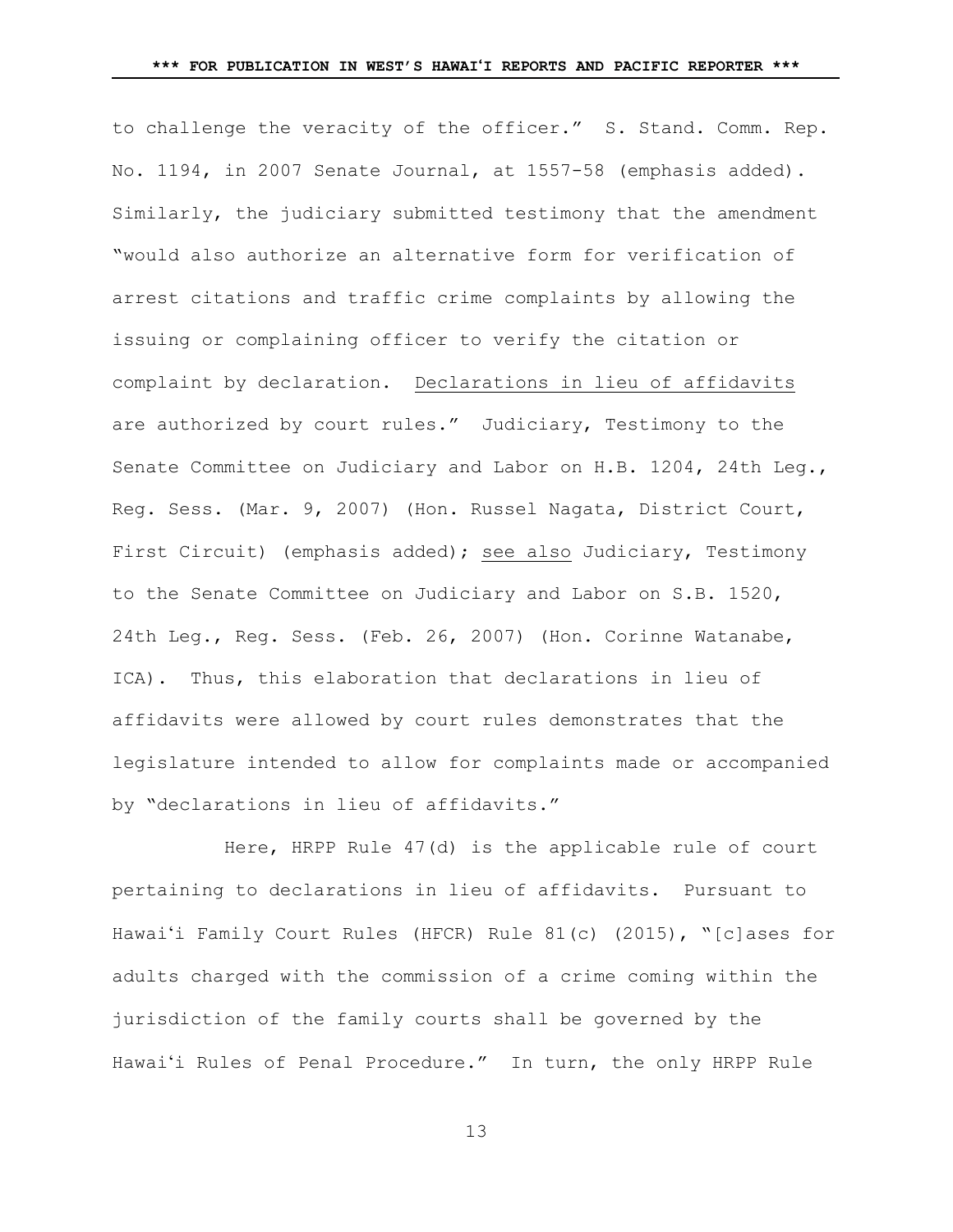that describes how a declaration in lieu of an affidavit may be made is HRPP Rule 47(d).<sup>10</sup>

Thus, in order to comply with HRS § 805-1, the underlying complaint should have been subscribed under oath by the complainant or made by declaration in lieu of an affidavit in conformity with HRPP Rule 47(d).

## <span id="page-13-0"></span>**3. A complaint that does not comply with HRS § 805-1 constitutes a fatally defective complaint, upon which a penal summons may not issue.**

Although the ICA acknowledged that the underlying complaint did not comply with HRS § 805-1's requirements, it nevertheless held that the district court may issue a summons on a non-compliant complaint. In particular, the ICA reasoned that the State did not need to establish probable cause to request a penal summons. However, by focusing on the issue of probable cause, the ICA overlooked the preliminary question of whether a district court may issue a penal summons upon a complaint that does not comply with HRS § 805-1. It may not.

The courts must give effect to the State's statutory obligations. As previously discussed, when the text of a

<sup>10</sup> The State argued before the ICA that "HRPP Rule 47(d) concerns Motions" because HRPP Rule  $47(a) - (c)$  addresses motions. However, HRPP Rule  $47's$ title, "Motions, Affidavit or Declaration, and Responses," identifies three related but distinct subjects: (1) motions, (2) affidavits or declarations, and (3) responses. See HRPP Rule 47. Further, HRPP Rule 47 is categorized under the HRPP's "General Provisions" heading. We therefore disagree that the "declaration[s] in lieu of affidavit" identified in HRPP Rule 47(d) may only be filed alongside motions.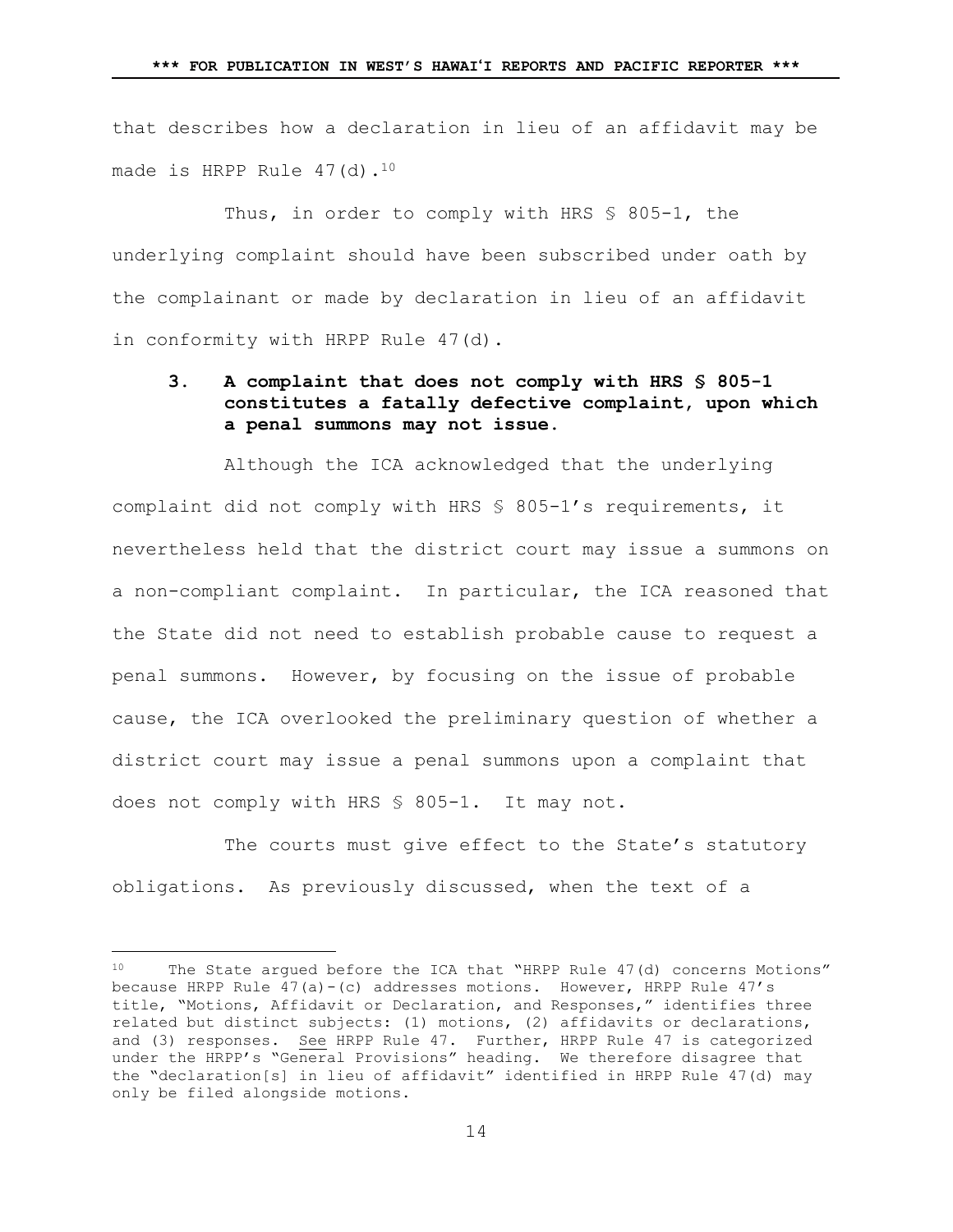statute is clear, "the court is bound by the plain, clear and unambiguous language of the statute." Sylva, 61 Haw. at 387-88, 605 P.2d at 498. Again, HRS § 805-1 unambiguously requires the State to ensure that complaints are either subscribed under oath by a complainant or accompanied by a declaration in lieu of an affidavit. Supra at [10-](#page-9-0)[14.](#page-13-0) Given that the legislature recognized the need to protect "the offender's right to challenge the veracity of the [accuser]," we cannot say that the State's failure to comply with HRS § 805-1's requirements constitutes a mere formal defect for which dismissal is not warranted under HRPP Rule 7(d). S. Stand. Comm. Rep. No. 1194, in 2007 Senate Journal, at 1557-58. Thus, the courts must hold the State to its obligations under HRS § 805-1 before granting the State a penal summons. Sylva, 61 Haw. at 387-88, 605 P.2d at 498.<sup>11</sup>

Our holding that a defective complaint may be dismissed is not without precedent. For instance, this court held in Knoeppel that "[t]he absence of the prosecutor's signature in the complaint  $\ldots$  rendered the complaint fatally

Notably, an incomplete complaint that does not comply with HRS  $$805-1$ , HRPP Rule 7(d), or both is distinguishable from an insufficient charge. In the case of an incomplete complaint, the State does not satisfy the threshold requirements articulated by HRS § 805-1 or HRPP Rule 7(d). See, e.g., Knoeppel, 71 Haw. at 171, 785 P.2d at 1322. By contrast, when a charge is insufficient, the defendant is deprived of due process. See State v. Wheeler, 121 Hawaiʻi 383, 391, 219 P.3d 1170, 1178 (2009) (quoting State v. Jendrusch, 58 Haw. 279, 281, 567 P.2d 1242, 1244 (1977)).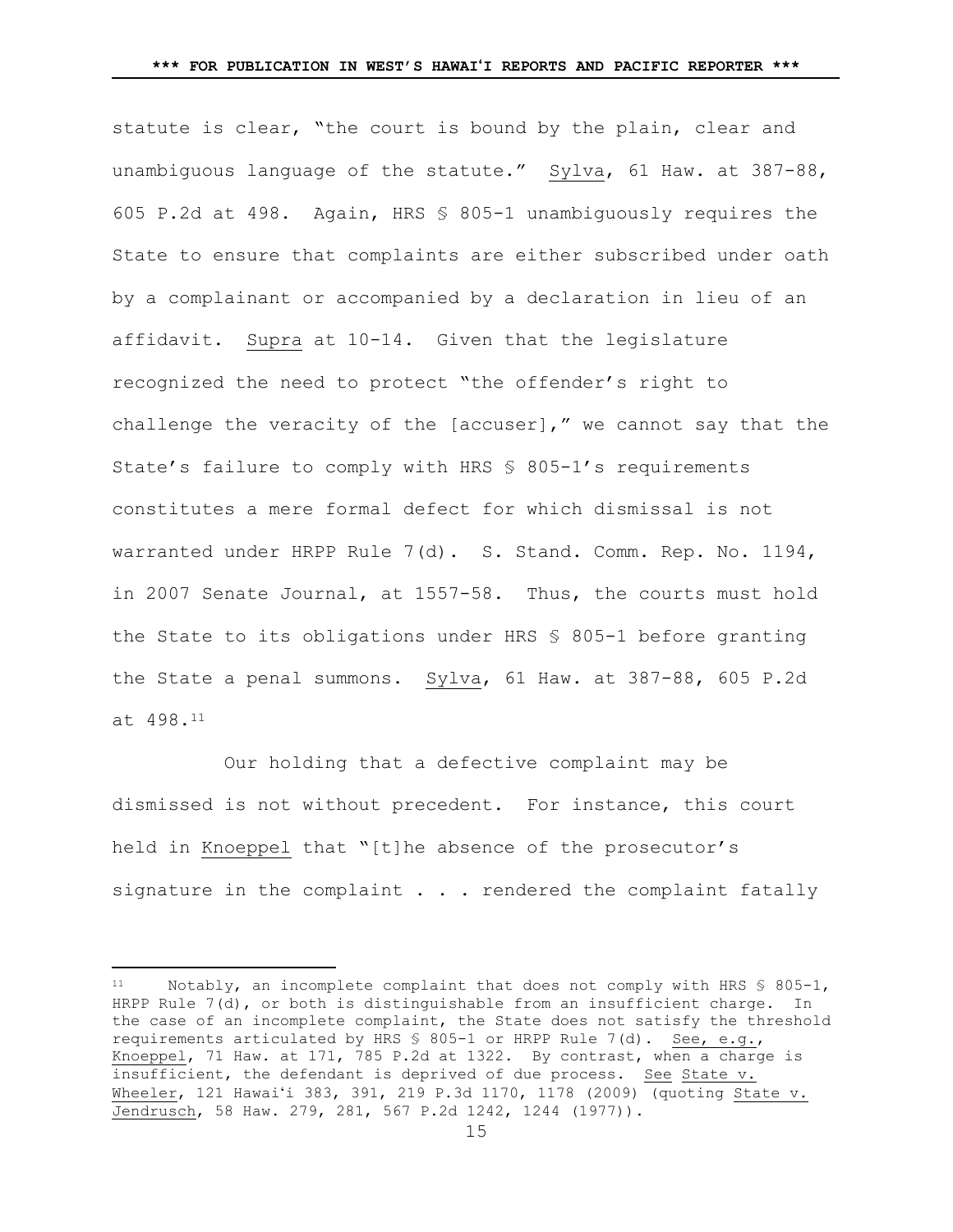defective." 71 Haw. at 171, 785 P.2d at 1322. Given that the prosecutor bears "the responsibility of determining whether or not to instigate a formal criminal proceeding," the omission of the signature was not a mere formal defect and therefore constituted "a proper ground for dismissal[.]" Id. Similarly, the Tennessee Court of Criminal Appeals has explained that when a State obtains a warrant based on a defective complaint, "[t]he State could have dismissed the defective warrant and reinstituted proceedings against the Defendant through, for instance, re-arrest, indictment, or presentment." State v. Wilson, 6 S.W.3d 504, 507 (Tenn. Crim. App. 1998).

Consequently, the ICA erred in holding sub silentio that the State need not comply with its statutory duties. In turn, the ICA also erred in concluding that "the Complaint was not defective and the penal summons was properly issued."

# **B. The State did not satisfy its burden of showing that the family court abused its discretion in dismissing the complaint without prejudice.**

Although the State acknowledges that the complaint did not comply with the requirements of HRS § 805-1, it contends that the family court erred in dismissing the complaint without prejudice. In particular, the State asserts that if there is no probable cause to support a complaint, HRPP Rule 5(b)(2) only authorizes the court to release the defendant on his or her own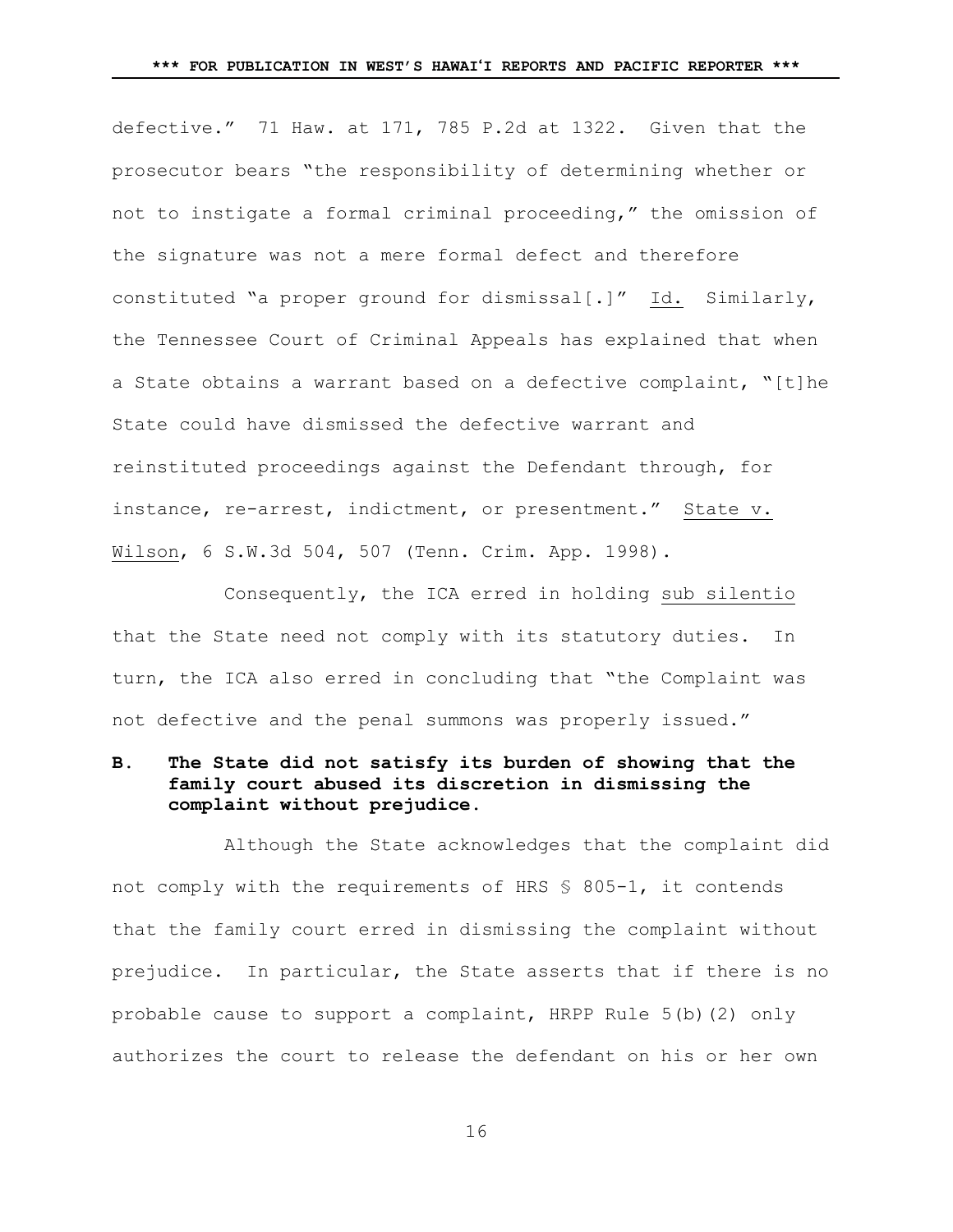recognizance, not dismiss the complaint without prejudice. This argument is flawed for two reasons.

First, the family court dismissed the complaint without prejudice because it did not comply with the requirements of HRS § 805-1. The presence of probable cause, or lack thereof, was therefore irrelevant to the family court's dismissal of the complaint.

Second, nothing in the text of HRPP Rule 5(b)(2) precludes a trial court from dismissing a non-compliant complaint. The rule provides:

> The plea shall be entered in accordance with the provisions of Rule 11. The defendant shall not be entitled to a preliminary hearing; provided that if a defendant, having been arrested without a warrant, is held in custody for a period of more than 48 hours, Rule 45 notwithstanding, after the defendant's initial appearance in court without a commencement of trial, the defendant shall be released to appear on the defendant's own recognizance unless the court finds from a sworn complaint or from an affidavit or affidavits filed with the complaint or pursuant to subsection (a)(2) of this rule that there is probable cause to believe that an offense has been committed and that the defendant has committed it; provided further that if the defendant demands a jury trial under subsection (b)(3) of this rule, the court shall, upon the defendant's motion, discharge the defendant unless probable cause is found as aforesaid.

HRPP Rule 5(b)(2) (2014) (emphasis added). Consequently, unless there is a showing of probable cause, a trial court is obligated to release an arrested defendant who has been held in custody without an arrest warrant for more than forty-eight hours. See id. However, nothing in the rule prevents the trial court from dismissing a complaint that does not comply with HRS § 805-1.